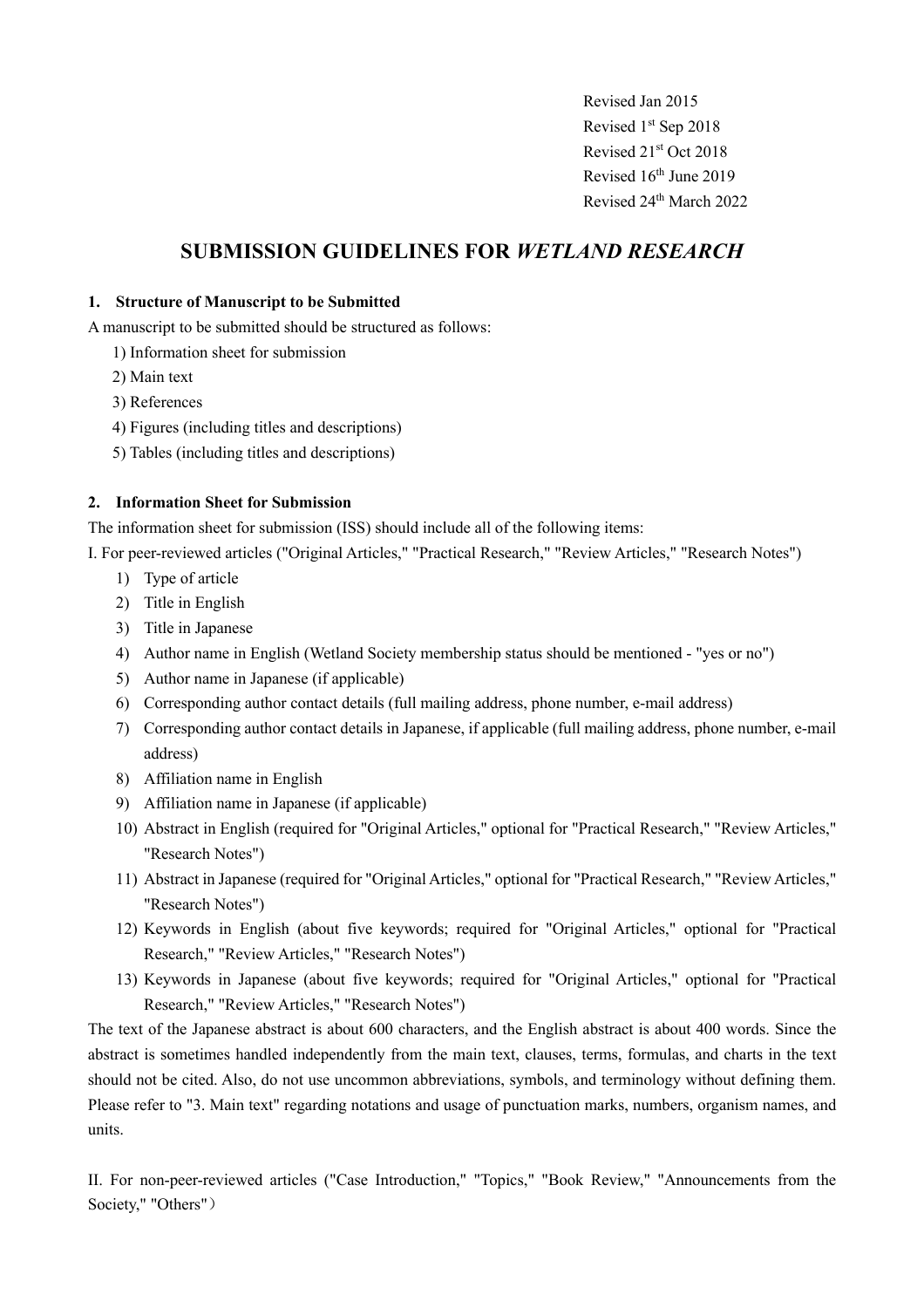- 1) Type of the article
- 2) Title in English
- 3) Title in Japanese
- 4) Author name in English
- 5) Author name in Japanese (if applicable)
- 6) Corresponding author contact details (full mailing address, phone number, e-mail address)
- 7) Corresponding author contact details in Japanese, if applicable (full mailing address, phone number, e-mail address)
- 8) Affiliation name in English
- 9) Affiliation name in Japanese (if applicable)

# **3. Main Text**

The manuscript should be formatted on A4-size paper with 12-point font and about 30 lines per page. Page margins should be set to around 3 cm on both sides (left/right) and for the top and bottom. Add line numbers and page numbers continuously (do not restart numbering on each page). In addition, one page of the printed article is roughly equivalent to 600 words. Punctuation marks are "," ".", and the use of *kana* should be based on modern *kana* orthography. Use Arabic numerals and place a comma for every three digits. When you use Japanese biological names or English names, you must include a scientific name (italic notation) at first mention. For Japanese biological names, use *katakana*.

Units should follow the International System of Units (SI).

Headings of chapters, subchapters, and sections are as follows:

Chapter 1, 2, 3, ...

Subchapter 1.1, 1.2, ..., 2.1, ... Section 1.1.1, 1.1.2, ...

## **4. Guidelines for Citations**

When quoting literature in the text, follow the examples below. When quoting from different papers written by the same author in the same year, sequential lowercase letters beginning with "a" should be added after the issue year to distinguish between them. In the case of multiple authors (three or more), only the first author should be noted, and the remaining authors should be described by using "et al." for English papers. When quoting a website, if the author or the announcement year is clear, it should be written down. Otherwise, write down the website administrator name so that it can be checked against the reference list. The term "in press" is used only when the paper is accepted. For unaccepted papers, "unpublished" should be noted in the text but not in the reference list.

Example 1: According to Sato and Kobayashi (2008) ..., Mitsch (2007) and Yamada et al. (2010) ....

Example 2: ... reported (Sato et al. 2007, Kato and Obama 1998).

Example 3: ... reported (Sato 2006a, ABC Prefecture ABC Department a, ABC Prefecture ABC Department b). Example 4: ... reported (Sato 2006b, Kobayashi in press, ABC Ministry 2003).

## **5. How to Write the Reference List**

In the list of cited references, the literature should be listed in alphabetical order based on the authors' last names without grouping them based on type of publication (i.e., articles, books, etc.). In the case of articles with the same author, they should be arranged in numerical order based on the year of issue and should be put together at the end of the text. Each type of literature is described according to the following examples. If possible, also include the DOI (digital object identifier). In the case of a website, write the URL and access date.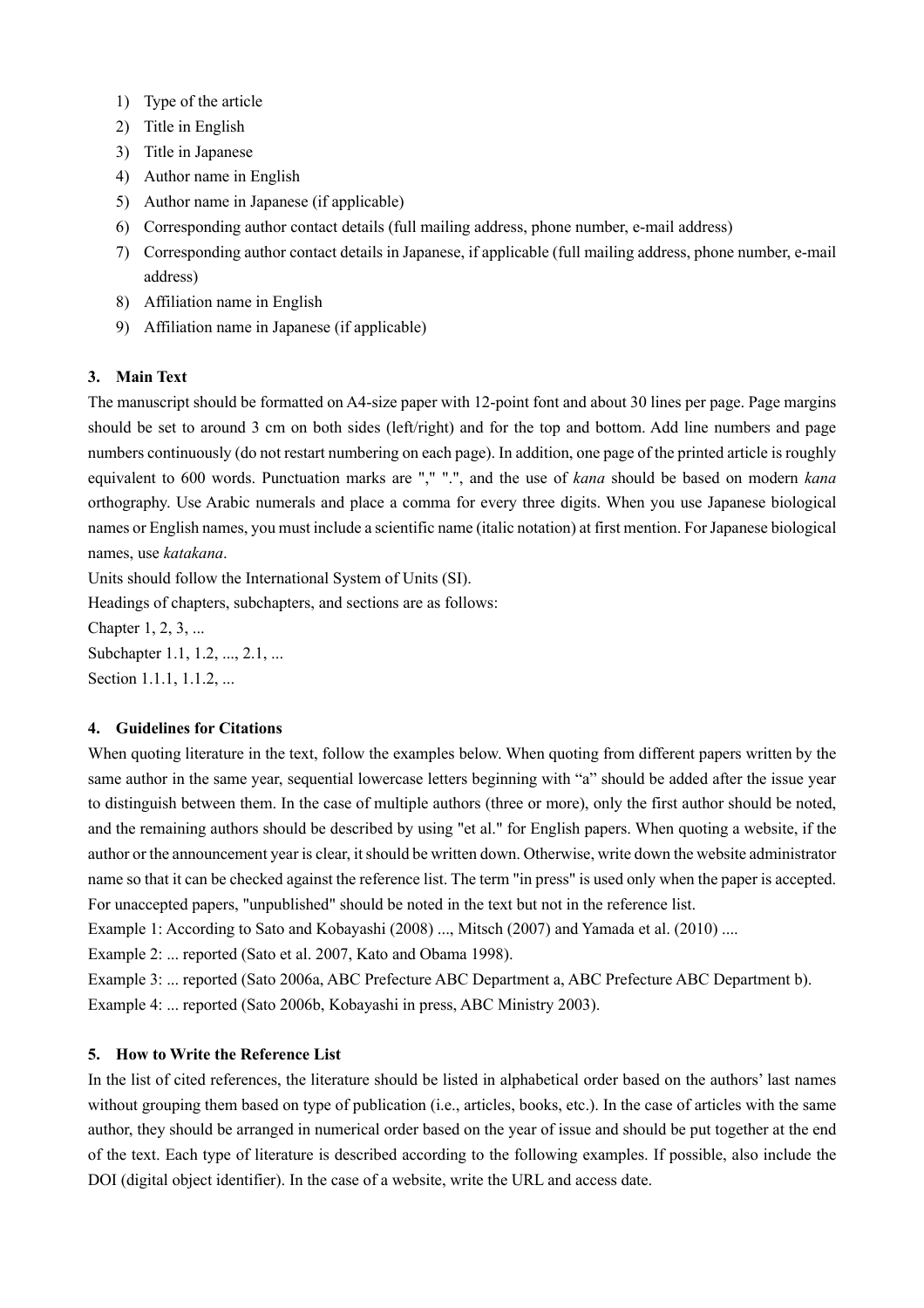#### **Journals**

Hussain SA, Singh RK, Badola R (2008) An ecological survey of the Trans-Himalayan wetlands of the proposed Changthang Biosphere Reserve, India, for conservation planning. Biosphere Conservation, 9 (1), 53-63. Nohara S, Kato H, Takamura N, Mikami H (1999) Present state of aquatic plants in Lake Towada - from the results of 1997 survey. National Institute for Environmental Studies Research Report, 146, 49-54. (in Japanese with English Abstract)

Yabe (in press) Study on change of ... of wetland. Wetland Research.

## **Books**

Kurechi M (2006) Wandering across the wild geese. Doubutsu-sya (in Japanese). Mitsch WJ, Gosselink JG (2007) Wetlands 5th ed. John Wiley & Sons Inc.

#### **Chapters or Volumes**

Maltby E (1991) Wetlands and their Values. Wetlands (ed. Finlaysonn M, Moser M), 8-26. Facts On File Limited. Okada M (2007) Uryunuma Wetlands, Wetlands in Hokkaido (edited by Tatsuichi T, Okada M, Takada M), 76-79. Hokkaido Shimbun (in Japanese).

#### **Reports and Similar Publications**

ABC Ministry ABC Bureau (2003) Heisei 14 ABC Review business report (ABC Ministry ABC Bureau ABC office, ABC, Heisei 15 March).

#### **Websites**

Ministry of ABC (2003) Aggregation result on Japanese ABC. <http://www.xxxx.yyyy/zz.html> (Accessed on April 17, 2005).

ABC Prefecture ABC a, Current status of animals and plants in the ABC prefecture. <http: //www.aaaa.bbbbb.cccc/shokubutu.pdf> (Accessed on December 10, 2008).

ABC Department ABC b, Changes of wetlands in the ABC prefecture. <http://www.aaaa.bbbbb.cccc/shicchi.pdf> (Accessed on December 10, 2008).

Even in the case of references for which the method described above is difficult to apply, information on the author name, publication time, title, publication place, publisher, etc. should be provided as much as possible so that readers can find such references.

#### **6. Notes on Copyrights Related to Citations**

When quoting other authors' works such as texts and diagrams, the authors are responsible for obtaining permission from the copyright owner(s) in advance.

## **7. Figures and Tables**

The figures (including pictures) and tables should not be incorporated in the text but included as separate documents for each figure and table. Each table should be adjusted to the appropriate size to print on one page. For tables beyond one page, divide each of them into two or more tables. Clear figure/table files should be submitted on the assumption that the horizontal width dimension of printed figures/tables will be approximately 7 cm or 15 cm.

Figures and tables should be labeled sequentially using Arabic numbers (i.e. Fig. 1, Fig. 2; Table 1, Table 2,